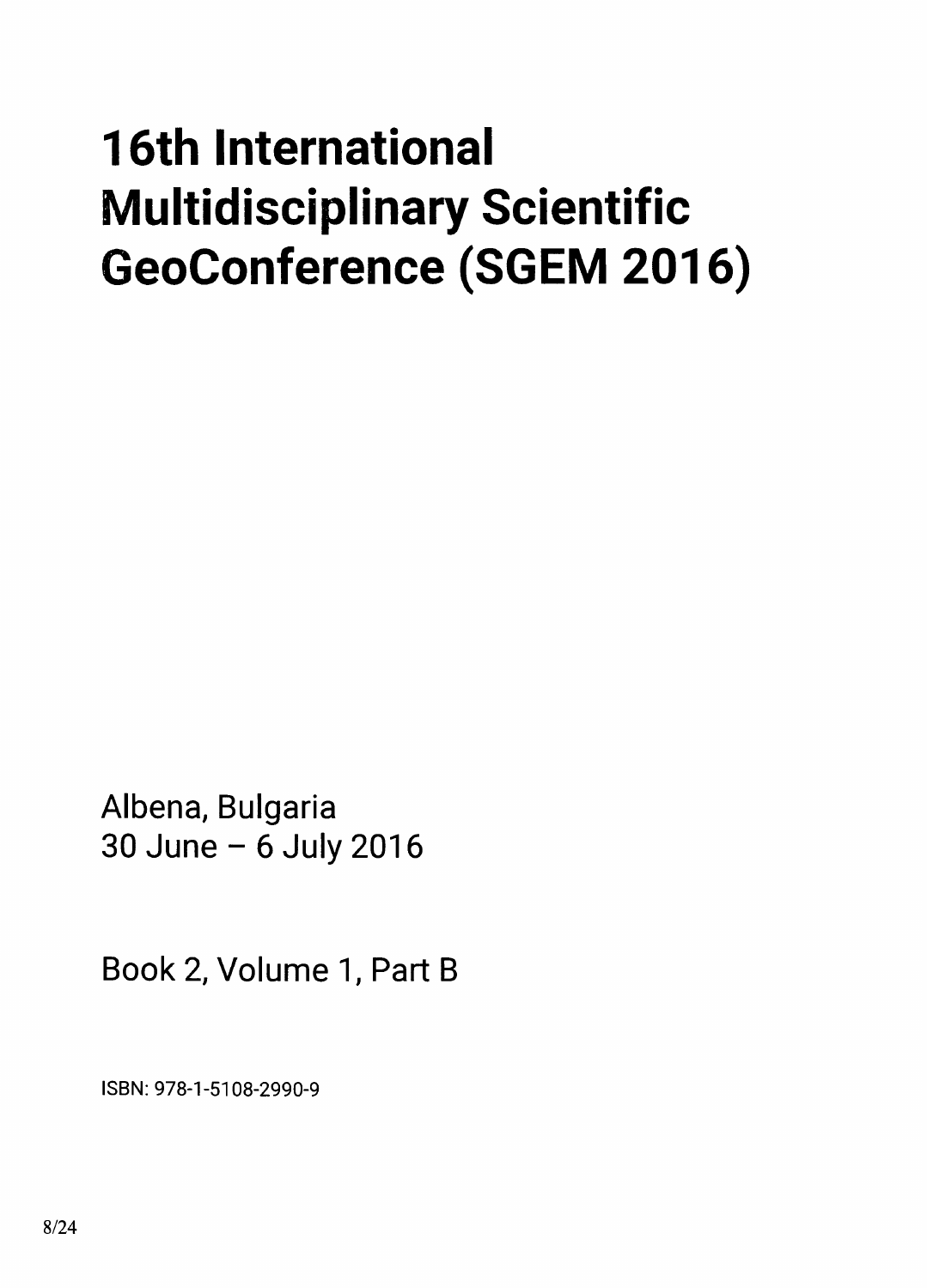61. THE PROCESS OF UPDATING THE GRAPHICAL USER INTERFACE, PhD Cherniltsev A., Ural Federal University, Russia <sup>483</sup>

62. THE SIMULATOR-PLATFORM FOR THE STUDY OF THE SLOW PROCESSES, Assist.Prof. Constantin Cercel, Assoc.Prof. Florin Grofu, Assist.Prof. Adrian Runceanu, Assist.Prof. Hie Borcosi, Assist.Prof. Antonie Nicolae, Constantin Brancusi University of Targu-Jiu, Romania 489

63. THE TOOL FOR CREATING THE WEBCAST WITH DESKTOP SHARING., Mgr. Marek Mensik, Ph.D., Ing. Martin Prokes, Be. Vojtech Garba, VSB-Technical University ofOstrava, Czech Republic 497

64. TWO-FACTOR AUTHENTICATION SYSTEM, Gonchik Tsymzhitov, Prof., Dr. Tatiana Zudilova, Assoc. Prof. Tatiana Voitiuk, ITMO University, Russia...........505

65. USING SERVICE-ORIENTED ARCHITECTURE APPROACH FOR MULTIPLE USER INTERFACE SOFTWARE DEVELOPMENT, Roman Arefev, Assoc. Prof., Dr. Tatiana Zudilova, Prof. Ahmed Seffah, ITMO University, Russia...513

66. "LAZY" COLLECTION OF GEODATA, assos.prof. Alexey Prisjazhnyj, student Oleg Khorev, student Olga Slinkina, Ural Federal University, Russia 521

## GEOINFORMATICS

67. ASSESMENT OF FLOOD PROTECTION POTENTIALS IN THE SAJO VALLEY BY MEANS OF REMOTE SENSING SURVEYS, Alida Kiss, Pal Bozo, Laszlo Beko, Peter Enyedi, Dr. Tamas Tomor, Karoly Robert College, Hungary ....... 531

68. 3D GAME TECHNOLOGY IN PROPERTY FORMATION, Prof. Dr. Stefan Seipel, Goran Milutinovic, Martin Andree, University of Gaevle Department of Industrial Development IT and Land Management, Sweden 539

69. 3D PRINTING FOR SUPPORTING TEACHING AND LEARNING IN GISCIENCE, Tomas Burian, Jan Brus, Palacky Unversity Olomouc-Faculty of Science, Czech Republic 547

70. 3D RECONSTRUCTION WITH HANDHELD STRUCTURED LIGHT SCANNER, Ph. D. Maciej Wrona, MSc. Wioletta Piotrowska, Military University of Technology Faculty ofCivil Engineering and Geodesy, Poland 553

71. A GEODATA INFRASTRUCTURE FOR ARCHAEOLOGY: FLEXIBILITY IN MANAGEMENT AND ANALYSIS, MSc. Berdien De Roo; MSc. Samuel Van Ackere; MSc. Britt Lonneville; Prof. Dr. Jean Bourgeois; Prof. Dr. Philippe De Maeyer, Ghent University, Belgium 561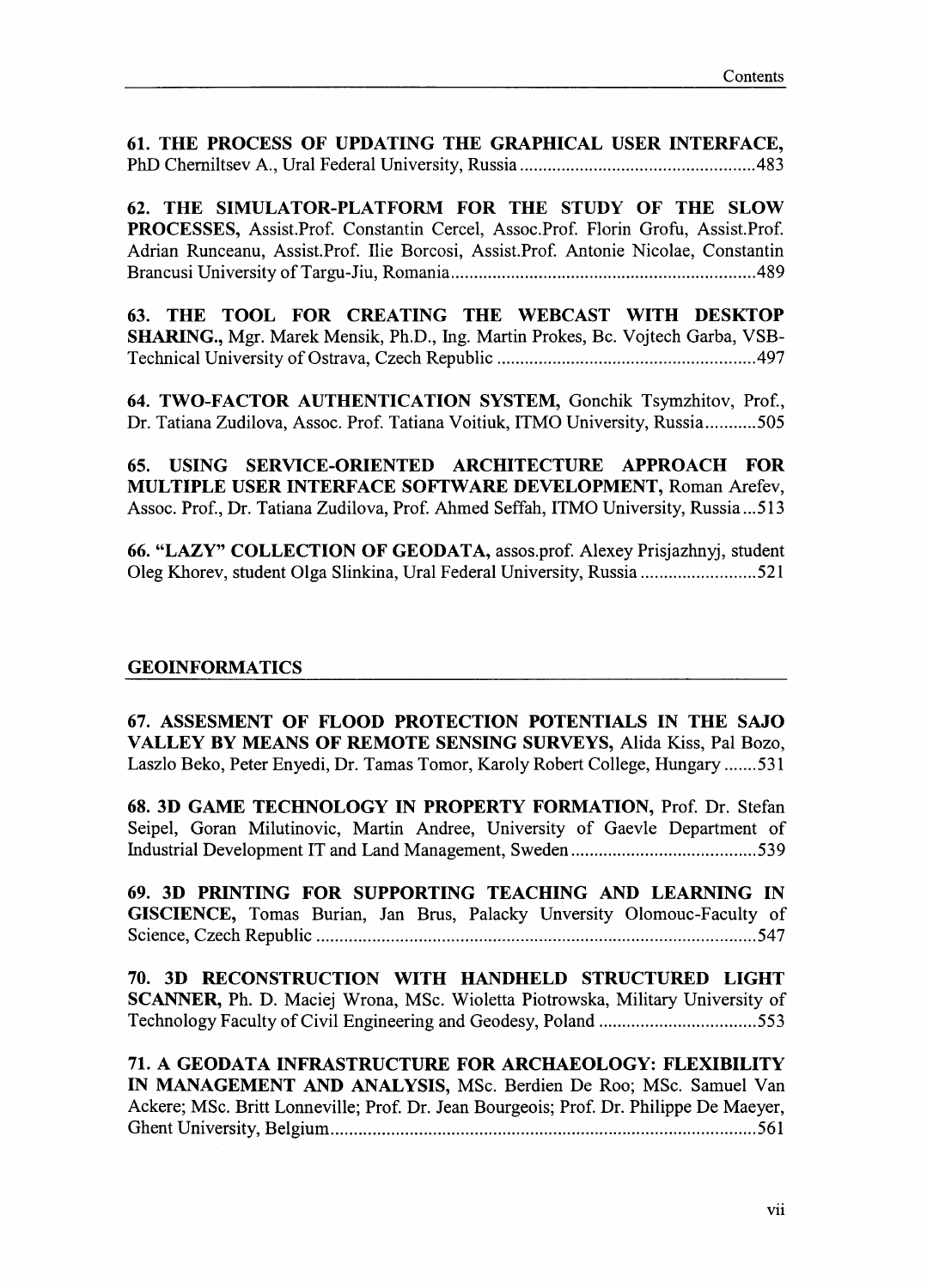72. ACCESS AND MANAGEMENT GEOSPATIAL DATA IN MODEL-BASED GIS AND MAPPING SOFTWARE IN CONFORMITY WITH BULGARIAN REGULATIONS IN GEODESY CARTOGRAPHY AND CAD, Assoc. Prof. Dr. Eng. Ivan Kunchev, GISPerfect Ltd., Bulgaria 577

73. APPLICATION OF SEATH ALGORITHM ON HIGH RESOLUTION DATA SETS OF SELECTED CITIES, MSc. Tomas Pour, Dr. Jaroslav Burian, Dr. Jakub Mirijovsky, Palacky Unversity Olomouc-Faculty of Science, Czech Republic............585

74. APPLICATION OF STATE SURVEY AND MAPPING RESOURCES FOR SELECTING SITES SUITABLE FOR SOLAR FARMS, Dr. Anna Bober, Dr. Beata Calka,Assoc. Prof. Elzbieta Bielecka, Military University of Technology Faculty of Civil Engineering and Geodesy, Poland 5000 and 500 and 593

75. CLUSTERS WITHIN GEOSPATIAL INFORMATION MANAGEMENT FOR DEVELOPMENT OF THE TERRITORY, Prof. Eugene P. Istomin, Assoc. Prof. Alexander G. Sokolov, Assoc. Prof.Valery M. Abramov, Assoc. Prof. Anna A. Fokicheva, Assoc. Prof. Nikolay Popov, Russian State Hydrometeorological University, Russia 601

76. COMPARISON OF ATTRIBUTIVE AND SPATIAL FILTERING APPROACHES TO RETRIEVE MASSIVE DATASETS THROUGH WEB FEATURE SERVICES, AVOIDING LIMITATION ON FEATURE COUNT PER REQUEST, Jurijs Holms; Gatis Vitols, Latvia University of Agriculture, Latvia ......609

77. CONTRIBUTIONS TO RESTORING HERITAGE BUILDINGS USING AGISOFT, Lecturer dr. Bogdan Erghelegiu, Lecturer dr. Daniela Iordan, Lecturer dr. Mariana Calin, Prof. dr. Raluca Manea , University of Agronomic Science and Veterinary Medicine - Bucharest, Romania 617

78. DEFINING BUILT-UP AREA USING URBAN ATLAS MAPS - CASE OF PRAGUE, Ing. Arch. Vlad'ka Kirschner, Ing. Daniel Franke, Czech University of Life Sciences - Prague, Czech Republic 625

79. DELIMITING THE CENTRAL AREAS OF THE CITIES BY USING GIS METHODS, Dr. Jaroslav Burian, Dr. Vit Paszto, BSc. Petra Havlova, Palacky University in Olomouc, Czech Republic 633

80. EVOLUTIONARY TOPOLOGICAL SYNERGY OF RYTHMS IN MOBILIZING HYDROCARBONS IN A POROUS DEFORMATION MODEL OF ZHIGULI DISLOCATION, Assoc. Prof. Vyacheslav Popkov, Prof. Vladimir Astafiev, Prof. Aleksandr Shterenberg, Samara State Technical University, Russia....641

81. FOREST MANAGEMENT WITH CLOUD GIS, Dr Argyrios Stergioudis, NONE-Unaffiliated, Greece 651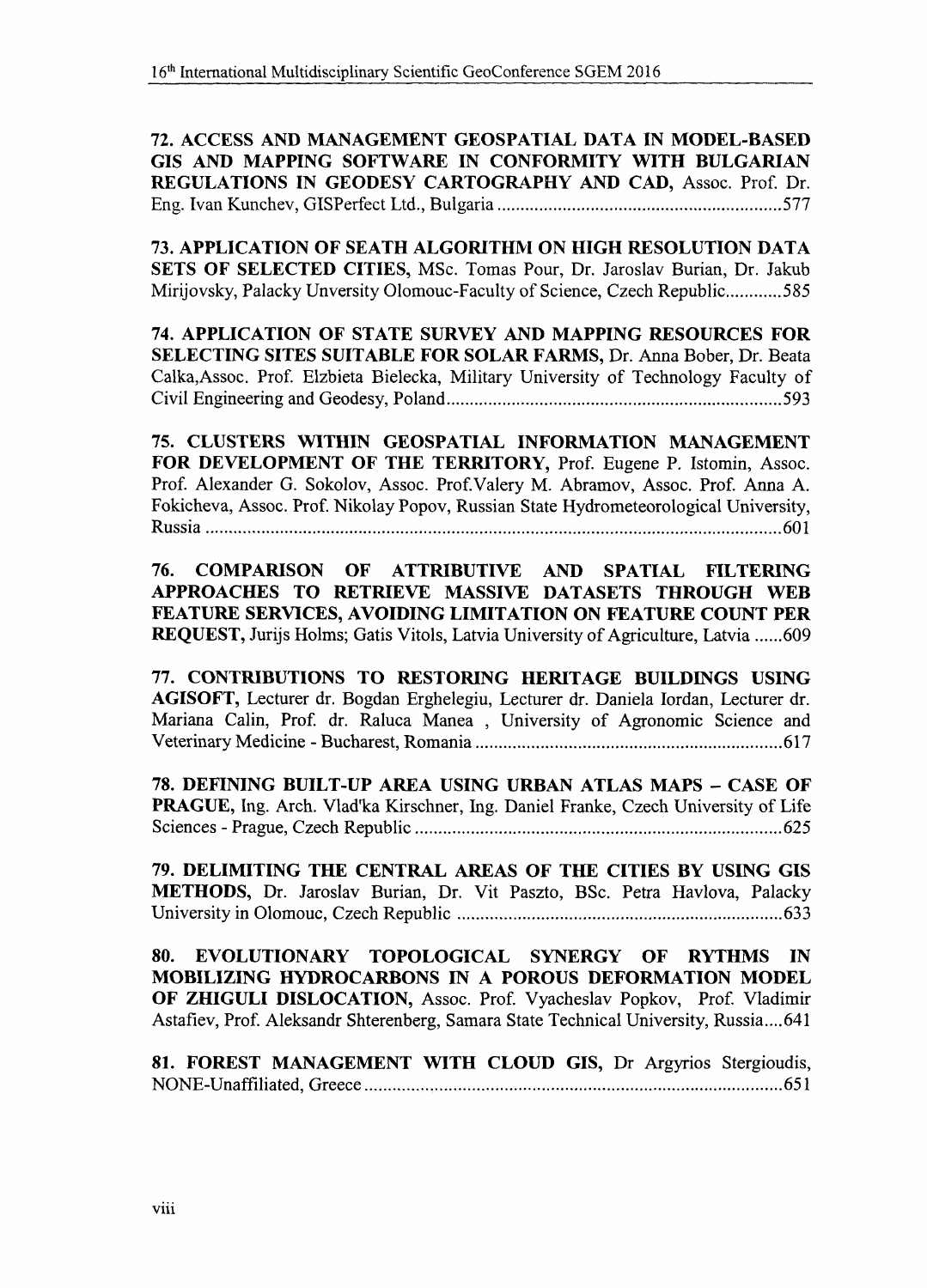82. GEOSPATIAL SERVICES & WEB GIS SOFTWARE FOR ENVIRONMENTAL MONITORING PROBLEMS, Dr. Oleg Yakubailik, Institute of Computational Modelling SB RAS, Russia 657

83. GEOSTATISTICAL APPROACH TO THE 3D-DISTRIBUTION OF HAZARDOUS WASTE AND POLLUTED SOIL IN A BROWNFIELD, C. Boente, J.R. Gallego, E. Rodriguez-Valdis, C. Sierra, J. Menendez-Aguado, University of Oviedo, Spain 665

84. GIS-BASED APPROACH FOR COMPUTER INTERPRETATION OF SEARCH OPERATION, Prof. Dr. Yan Ivakin, Misha Tsvetkov, St. Petersburg Institute for Information and Automation, Russia 673

85. GIS-CARTOGRAPHY OF THE ARCHAEOLOGICAL SITES AND THEIR LOCATION IN THE LANDSCAPES OF SOUTHERN SIBERIA IN THE HOLOCENE, Dr. Anastasia Glebova, Ms Igor Sergeev, Dr. Kaledin, Saint Petersburg State University, Russia 681

86. HAZARDOUS CONVECTIVE PHENOMENA DETECTION IN METEOROLOGICAL SATELLITE IMAGERY, Karolina Krawczyk, M.Sc. Janusz Jasinski, PhD, Dariusz Chaladyniak, PhD, Slawomir Pietrek. PhD, Military University of Technology Faculty of Civil Engineering and Geodesy, Poland 689

87. IDENTIFICATION OF CRIME ENVIRONMENTAL FACTORS BASED ON SPATIAL HUMAN DATA INTEGRATION, Dr. Igor Ivan, Ing. David Kocich, Assoc. Prof. Jiri Horak, VSB-Technical University of Ostrava, Czech Republic ........ 697

88. INFORMATION SYSTEM OF STRUCTURAL MONITORING, Assoc.Prof. Dalibor Bartonek, Ing. Jiri Bures, PhD., Ing. Michal Vojkovka, Ing. Eva Vavrova, Brno University of Technology, Czech Republic 705

89. INFORMATION SYSTEM REGARDING THE ENVIRONMENT CHANGES IN THE CASE OF LANDSLIDES, Assoc. Prof. Caius Didulescu, Assoc. Prof. Adrian Savu, Prof. Constantin Cosarca, Lecturer Paul Dumitru, Lecturer Alexandru Calin , Tehnical University of Civil Engineering Bucharest-Faculty of Geodesy, Romania ...713

90. INFORMATION TECHNOLOGIES FOR GEOMETRIC AND GEOGRAPHIC DATA IN DEVELOPPING APPS FOR AGRI-FOOD PRODUCTION, PhD Janina Rudowicz-Nawrocka, Eng. Artur Ziemianski, Msc. Eng. Przemyslaw Idziaszek, Prof. Wojciech Mueller, Poznan University of Life Sciences, Poland 721

91. ISSUES ON ANALYSIS BY QUERY OF REAL ESTATES FROM THE DATABASE OF A CADASTRAL SECTOR USED IN THE REAL ESTATE CADASTRE INFORMATION SYSTEM, Lect. Dr. Eng. Dragos-Constantin Nica, Alexandru loan Cuza University, Romania 729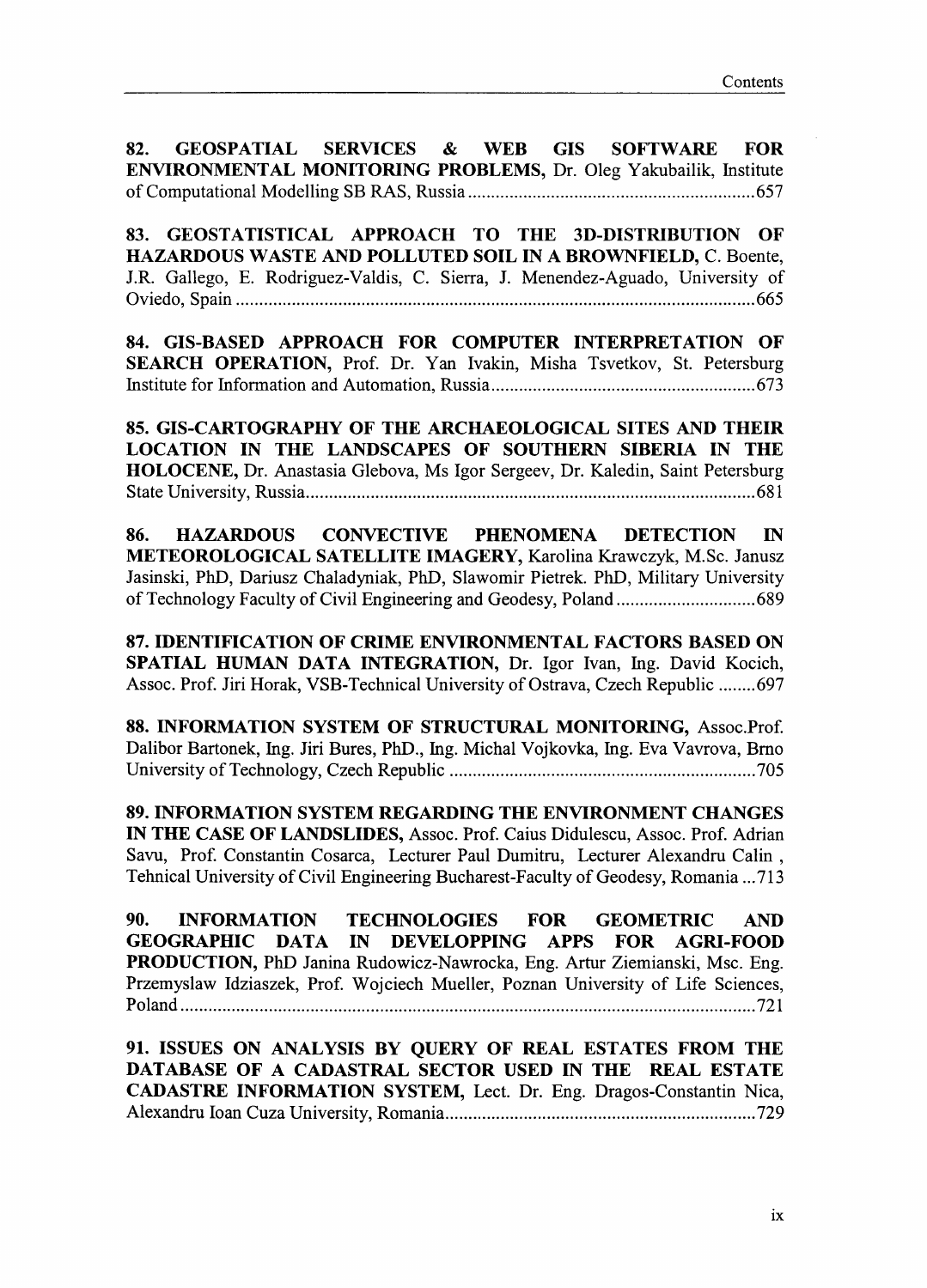92. LOGICAL INFORMATION MODELS OF GOLD ORE DEPOSITS FOR THEIR PREDICTION AND PROSPECTING IN THE ARCTIC ZONE, Dr. Sci. Irina Chizhova, Dr. Sci. Alexander Volkov, Institute of Geology of Ore Deposits, Petrography, Mineralogy and Geochemistry, RAS, Russia 735

93. MEASURING URBAN FORM BY USING SPATIAL ANALYSIS IN GIS, Ing. Vitalii Kostin, Assoc. Prof. Lena Halounova PhD., CTU in Prague-Faculty of Civil Engineering, Czech Republic 743

94. METALLOGENY OF THE ARCTIC ZONE, Dr. Sci. Konstantin Lobanov, Dr. Sci. Irina Chizhova, Dr. Sci. Alexander Volkov , Institute of Geology of Ore Deposits, Petrography, Mineralogy and Geochemistry, RAS, Russia 751

95. MODERN WAYS OF THE CZECH CADASTRAL DOCUMENTATION RENEWAL BY NEW MAPPING METHODS, Ing. Jana Zaoralova, Ph.D, Ing. Vaclav Safar, Ing. Milan Kocab, VUGTK, v.v.i., Czech Republic 759

96. MULTI-CRITERIA ANALYSIS FOR MUNICIPAL ENGINEERING AND THEIR APPLICATIONS IN THE GIS, Stanislava Dermekova, Jan Skurla, Brno University of Technology Faculty of Civil Engineering, Czech Republic 767

97. ON IMPROVING THE EFFICIENCY OF ENVIRONMENTAL MONITORING: A STATISTICAL MODEL OF SNOW POLLUTION BY DIFFERENT SOURCES, Assoc. Prof. Dr. Maxim Medvedev, Ural Federal University, Russia 775

98. ONLINE TRAFFIC JAM MONITORING FOR MOBILE USERS, Assoc. Prof. Alexander V. Ivanov, Prof. Alexander Yu. Platov, Dmitry V. Stepanov, Nizhny Novgorod State University of Architecture and Civil Engineering, Russia 781

99. OPEN DATA MANAGEMENT ISSUES FOR GEOGRAPHIC INFORMATION SYSTEMS, Assoc.Prof. Arif Aydinoglu, Gebze Technical University, Turkey 789

100. ORGANIZATION OF THE ZLETOVO'S Pb-Zn DEPOSIT MINERAL AND ANTHROGHENE ACCESS DATABASES, REPUBLIC OF MACEDONIA, M. Sc. Dalibor Serafimovski, Prof. Kosta Mitreski, Prof. Vlado Gicev, Prof. Aleksandar Krstev, University Goce Delcev, FYR of Macedonia 795

101. PYTHON WEB SERVER FOR SENSOR DATA VISUALIZATION, MSc. Tomas Pohanka, Assoc. Prof. Vilem Pechanec, MSc. Vendula Hejlova, Palacky University in Olomouc, Czech Republic 803

102. WEB-BASED GEOGRAPHIC INFORMATION SYSTEM FOR ANALYSIS RISKS OF OIL-PRODUCING AREAS, Assoc. Prof. Dr. Tatiana Peremitina, Prof. Dr. Yury Ekhlakov, Assoc. Prof. Dr. Yury Gritsenko, Assoc. Prof. Dr. Pavel Senchenko, Assoc. Prof. Dr. Oleg Zhukovsky , Tomsk state university of control systems and radioelectronics, Russia 811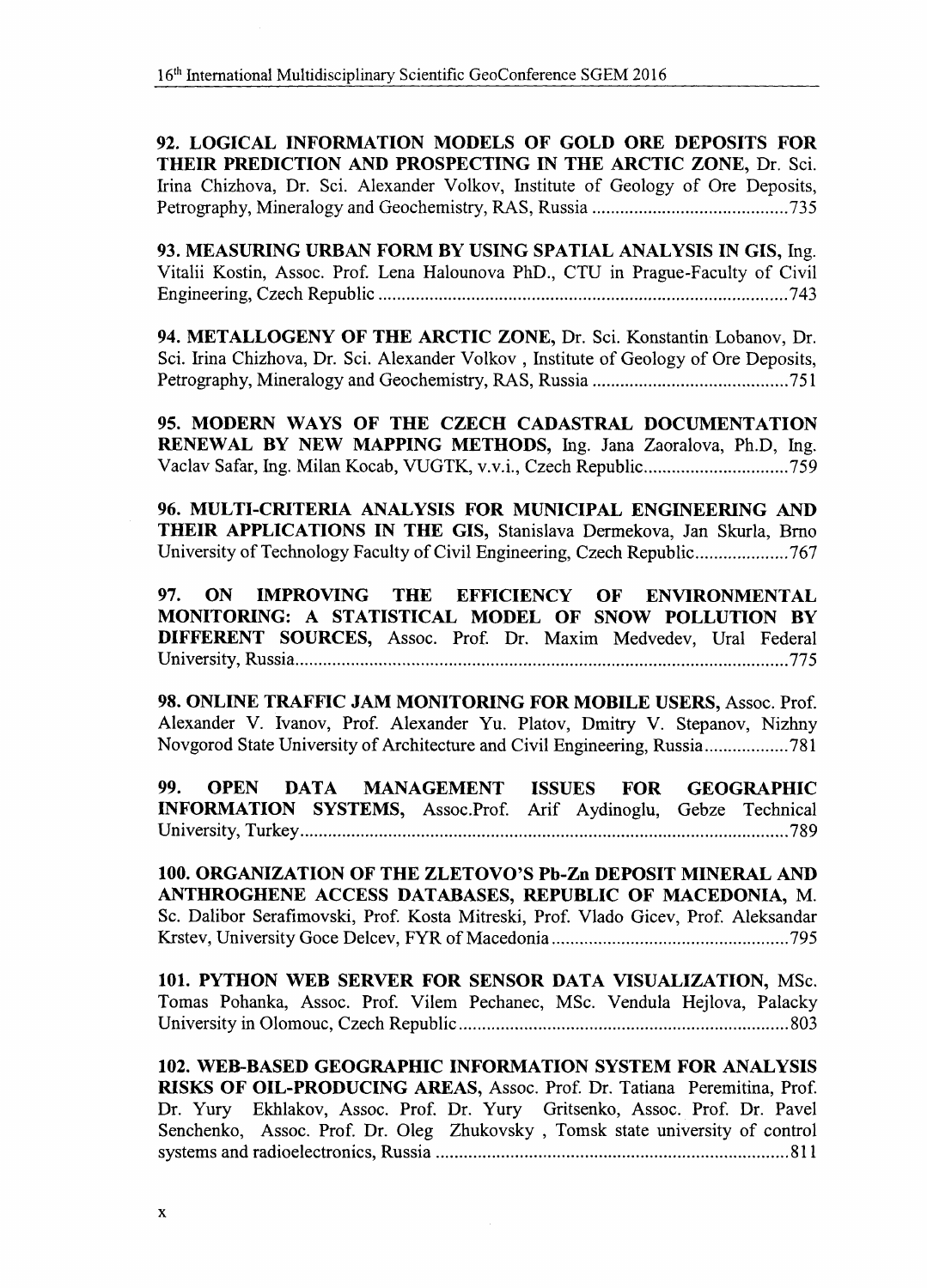103. REAL TIME DIGITAL AND META DATA COLLECTION IN FORMING URBAN INFORMATION SYSTEM: CASE STUDY ELAZIG (TURKEY), Res. Asst. M. Gizem KISAAGA, Assoc. Prof. Dr. S. Savas DURDURAN, Asst. Prof. Dr. Kutalmis Gumus,, Nigde University, Turkey 819

104. SEGMENTATION OF SHADOWS AND WATER BODIES IN HIGH RESOLUTION IMAGES USING ANCILLARY DATA, PhD Julia Aahlen, Prof. Stefan Seipel, University of Gaevle Department of Industrial Development IT and Land Management, Sweden 827

105. SPATIAL DATA AND GRAPH DATABASES FOR IDENTIFYING RELATIONS AMONG MEMBERS OF CATTLE HERD, Prof. Wojciech Mueller, Assoc. Prof. Dr. Eng. Janina Rudowicz-Nawrocka, Msc. Eng. Jakub Otrzasek, Msc. Eng. Przemyslaw Idziaszek, Prof. Eng. Jerzy Weres , Poznan University of Life Sciences, Poland 835

106. SPATIAL DATABASE FOR IMPROVING THE PUBLIC AWARENESS ON ENVIRONMENTAL MANAGEMENT AND PROTECTION, PhD. Vergil Muraru, PhD. Cornelia Muraru-Ionel, Math. Petru Cardei, Eng. Sebastian Muraru, Tech. Tania Ticu, BSfMA Bucharest, Romania 843

107. STUDY REGARDING THE IMPORTANCE OF UTILIZING A 3-D MODEL IN HYDROAMELIORATIVE WORKS OF AN AREA, Assoc. Prof. Jenica Calina, Prof. Aurel Calina, Assoc. Prof. Nicolae Ion Babuca, Assoc. Prof. Gabriel Badescu, University Of Craiova, Romania 851

108. TERRAIN FEATURES ACCURACY ASSESSMENT, Dr. Sergei Im, Institute of Forest SB RAS, Russia 859

109. THE DETERMINATION OF HAZARD FACTORS ACCORDING OF REGIME OBSERVATIONS FOR THE AQUIFER IN KARST AREAS, Prof. Dr. Nikolay Dorofeev, PhD student Romanov Roman, Prof. Dr. Oleg Kuzichkin, Vladimir State University named after Alexader Grigoryevich and Nickolay Grigoryevich Stoletovs - Faculty of Information Technology, Russia 867

110. THE MANTLE-CRUSTAL ORE-FORMING SYSTEMS OF THE PECHENGA ORE DISTRICT, Dr. Sci. Konstantin Lobanov, Dr. Sci. Sharov Nikolay, Chicherov Mikhail, Dr. Sci. Chizhova Irina, Institute of Geology of Ore Deposits, Petrography, Mineralogy and Geochemistry, RAS, Russia 875

111. THE METHOD OF SELECTION OF KEY OBJECTS AND THE CONSTRUCTION OF FORECAST FUNCTION OF THE DESTRUCTIVE GEODYNAMIC PROCESSES, Prof. Dr. Nikolay Dorofeev, Prof. Dr. Oleg Kuzichkin, Prof. Dr. Vladimir Eremenko, Vladimir State University named after Alexader Grigoryevich and Nickolay Grigoryevich Stoletovs - Faculty of Information Technology, Russia 883